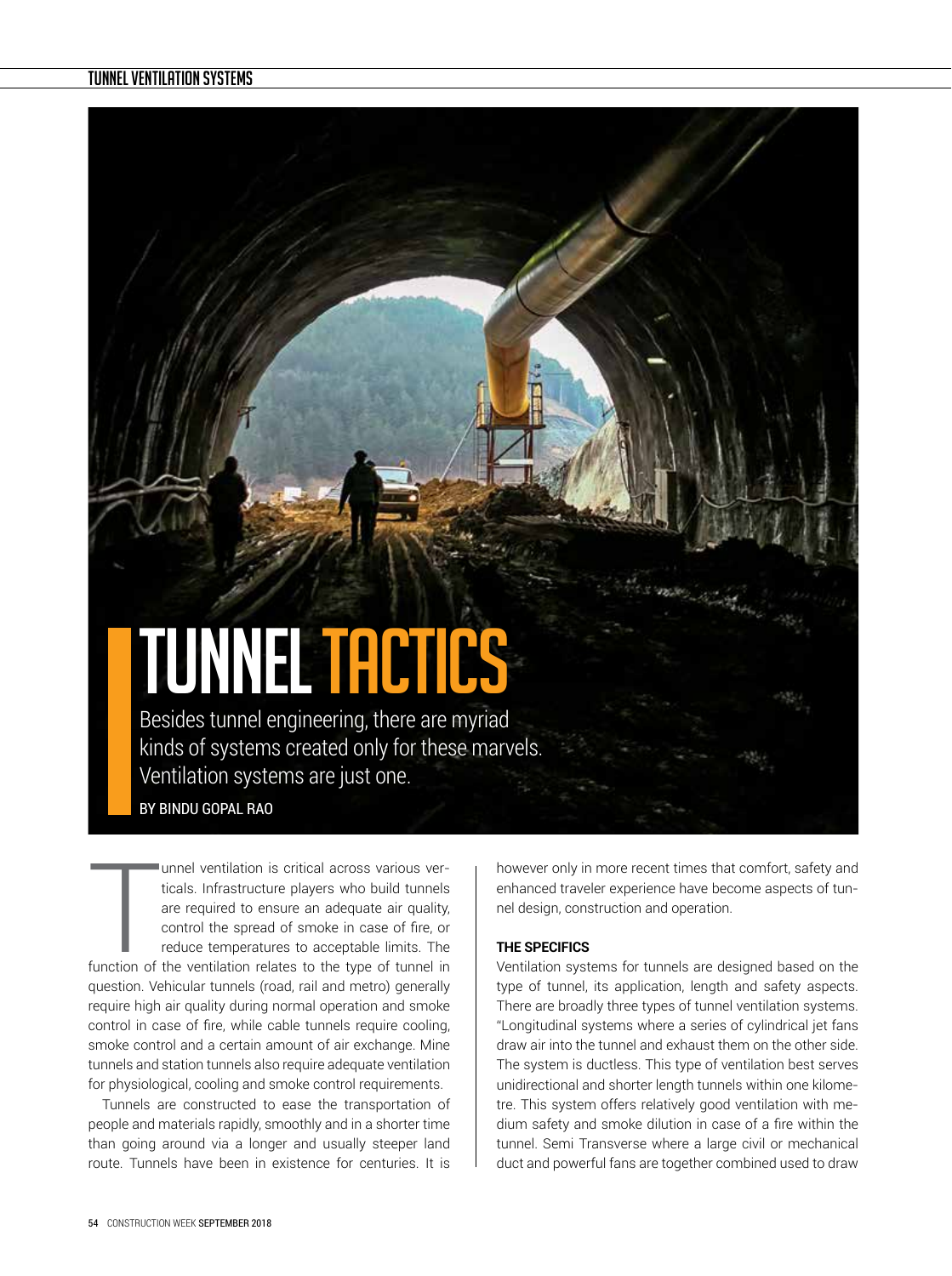

BECAUSE COOL SOIL OR WATER CAN ABSORB WASTE HEAT MORE EFFICIENTLY THAN CAN HOT AIR, GROUND-SOURCE SYSTEMS CAN SLASH THE AMOUNT OF ENERGY USED.

CHANDRASHEKAR HARIHARAN

in fresh air, transport it along the tunnel length and distribute it evenly. This system helps to draw in fresh air and dilute pollutants. In case of a fire, the same system is used to exhaust smoke and heat by immediately reversing the fans and quickly bringing relief to any person trapped inside the tunnel. This system is common in bi directional and longer tunnels. Transverse is the most sophisticated of all Tunnel Ventilation Systems. Transversal ventilation uses separate air ducts to introduce set flow rates of fresh air along the tunnel length and extract the flue air from inside the tunnel. The system ensures comfort safety and efficiency to the tunnel users along its complete length. It is an expensive solution due to the high civil work costs and large mechanical systems installed. Its cost of operation is also high but efficient fans reduce that cost. This ventilation system is normally used in long bi-directional tunnels with high traffic levels and high percentage of heavy goods vehicles transit.



A workman works on a system.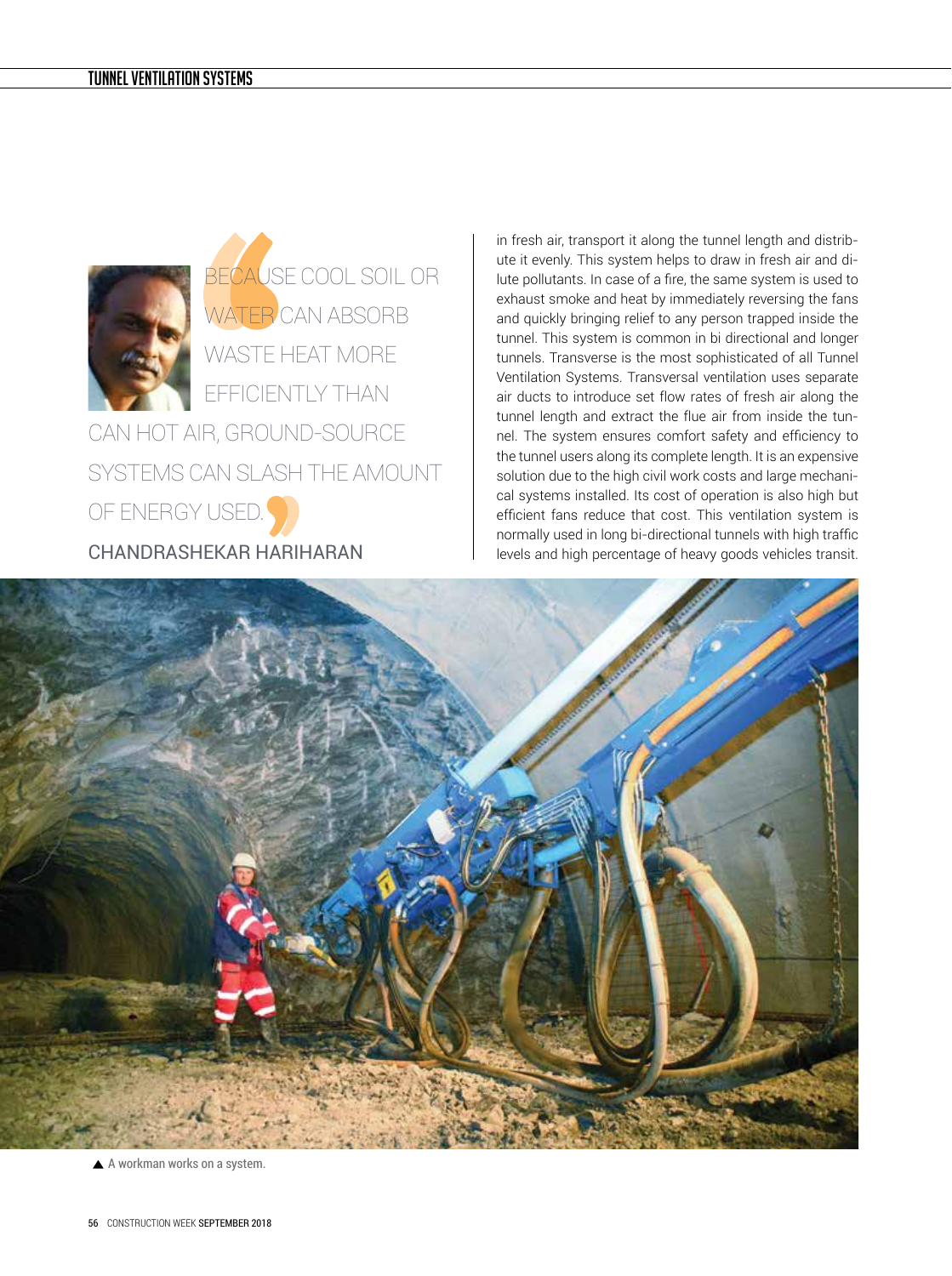

New kinds of blowers keep ventilation going for miles in a tunnel.

The 9 km long Chenani-Nashri tunnel on the Jammu-Srinagar National Highway is a recent example of Transverse Tunnel Ventilation," says Vikram Murthy, National President Elect ISHRAE (Indian Society of Heating Refrigeration and Air Conditioning Engineers).

### **GOING GREEN**

India has set up very straight forward green guidelines that any architect, builder, or electrical engineer can understand. Despite many setbacks the industry has seen on acceptance in the market place, some environmentalists continue to predict positive ripple effects from technological efficiency. Biodiversity Conservation India Limited (BCIL) headquartered in the fast growing high-tech city of Bangalore, opposes pumping energy into more urban glass towers. During the boom of the early 2000s, he says, "People weren't conscious at all of energy consumption. Dr. Chandrasekhar Hariharan, CEO, BCIL, says, "Zed Collective installed in 2008 a first-of-its-kind earth tunnel ventilation [ETV] system for a residential apartment, and combined ground-heat, evaporation cooling and a network of hot-air release systems in the building that hosts 72 apartments. The ETV system takes advantage of the relatively constant, moderate temperatures and tremendous mass of the deep soil around and below a building. Using thermo-dynamically based mechanisms like those of an air conditioner, these systems transfer heat from the earth into a building or, in summer mode,



A long view of a tunnel in the Himalayas.

move heat out of the building into the earth. In a closedloop system, heat moves with an anti-freeze solution that is pumped through horizontal or vertical pipes buried in the earth. In an open-loop system, groundwater or surface water is used to deliver or remove heat before being returned to the earth. Because cool soil or water can absorb waste heat more efficiently than can hot air, ground-source systems can slash the amount of energy used for air-conditioning. They have been popular for years in northern and central Europe, where their capacity for efficient heating is more important than their cooling capability." To date, it has the largest fully earth tunnel ventilated air-conditioning system in the world. One room in each residence (the master bedroom,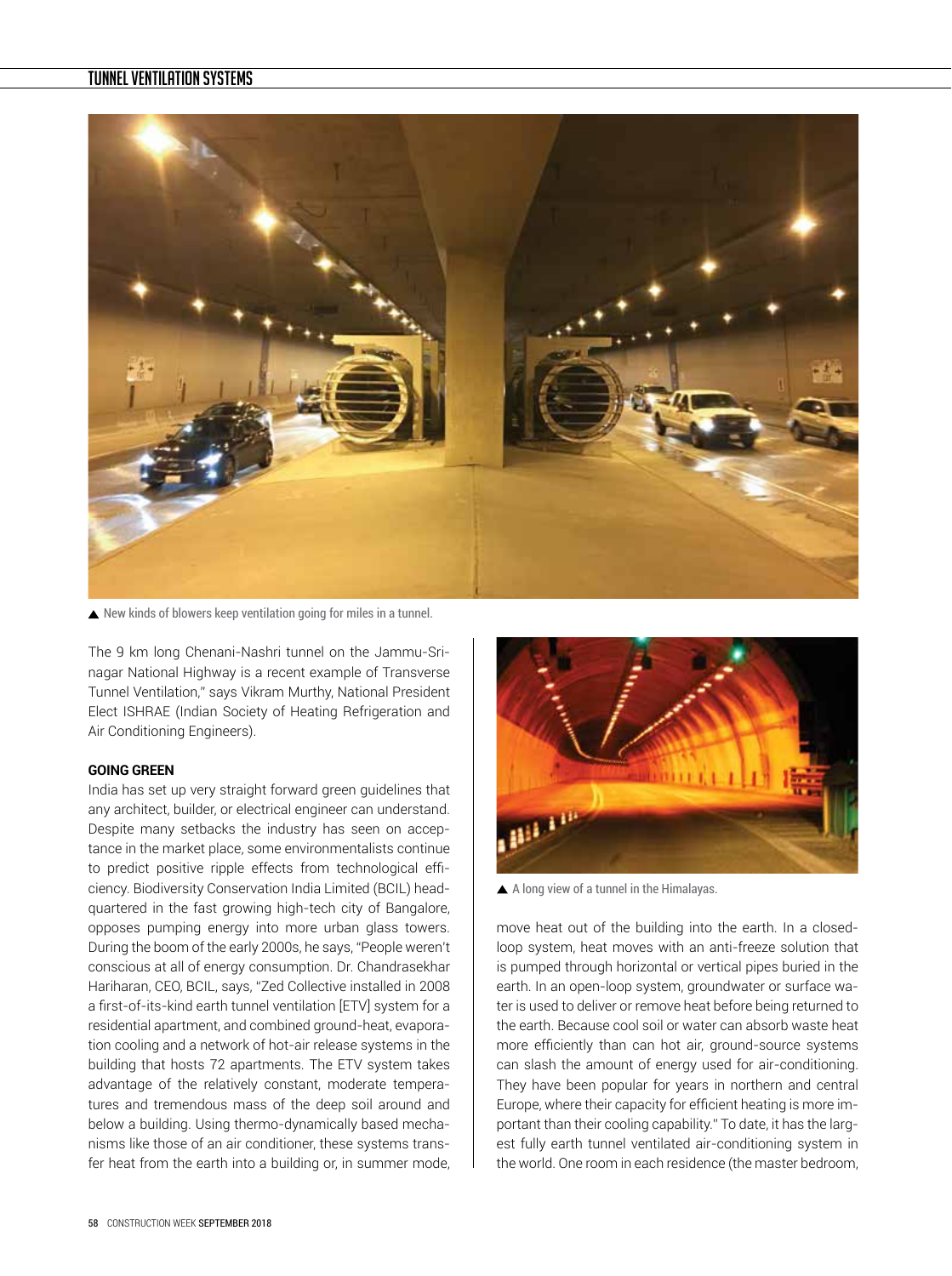



▲ Ventilation systems take up plenty of space place in terms of coolers and blowers.

naturally) is maintained at or below 75 with air cooled by circulation through "earth tunnels". No compressor-driven air-conditioning is used; the only operating energy used is for fans. At night, the system is aided by a mechanism that cools water by radiating heat to the night sky, then stores the water and circulates it through the geothermal conduits the next day ahead of the cooled air. During execution of the project, workers dug over a 12 ft.-deep and 5 ft-wide set of channels around and under the apartment building. They excavated nearly 1200 cubic meter of earth and buried a network of five kilometres of pipes inside the earth! That was before they started construction on the cluster of 72 flats that are distinctly defined to be sustainable and green.

#### **SAFETY MATTERS**

The system safety of a tunnel ventilation system is a func-

tion of the detailed engineering specification of the mechanical and civil system design, the components robustness, reliability and installed redundancy in control systems. There are reputed internationally experienced tunnel design consultants and manufacturers who provide such fail safe systems across the world and in India. Codes and Standards developed internationally are adopted in India. Testing, commissioning and continuous maintenance ensure compliance and safety. As far as safety is concerned the ventilation systems come into play as they are essential to maintaining clean air, ensure carbon dioxide levels are under control and vehicular emissions are absorbed. For instance on the Chenani-Nashri tunnel on Jammu-Srinagar National Highway, ABB has designed, engineered and supplied low harmonics variable speed drive (VSD) system for tunnel ventilation.

## **NEW VISTAS**

Transverse tunnel ventilation is not common in India because tunnel lengths are typically within a kilometer. The advent of long tunnels has brought transverse tunnel ventilation applications to India this year as described earlier in the particular example of the J & K Tunnel. BCIL's unique low-cost, low-maintenance, low-energy-use airconditioning system is quietly making history in a picturesque setting of a low-rise apartment block in Yelahanka, to the north of Bangalore. This set of apartments has no 'sick building syndrome' that comes from regular AC's that circulate stale air through the hours of use with only 8% fresh air intake. The ETV system works on 100% fresh air